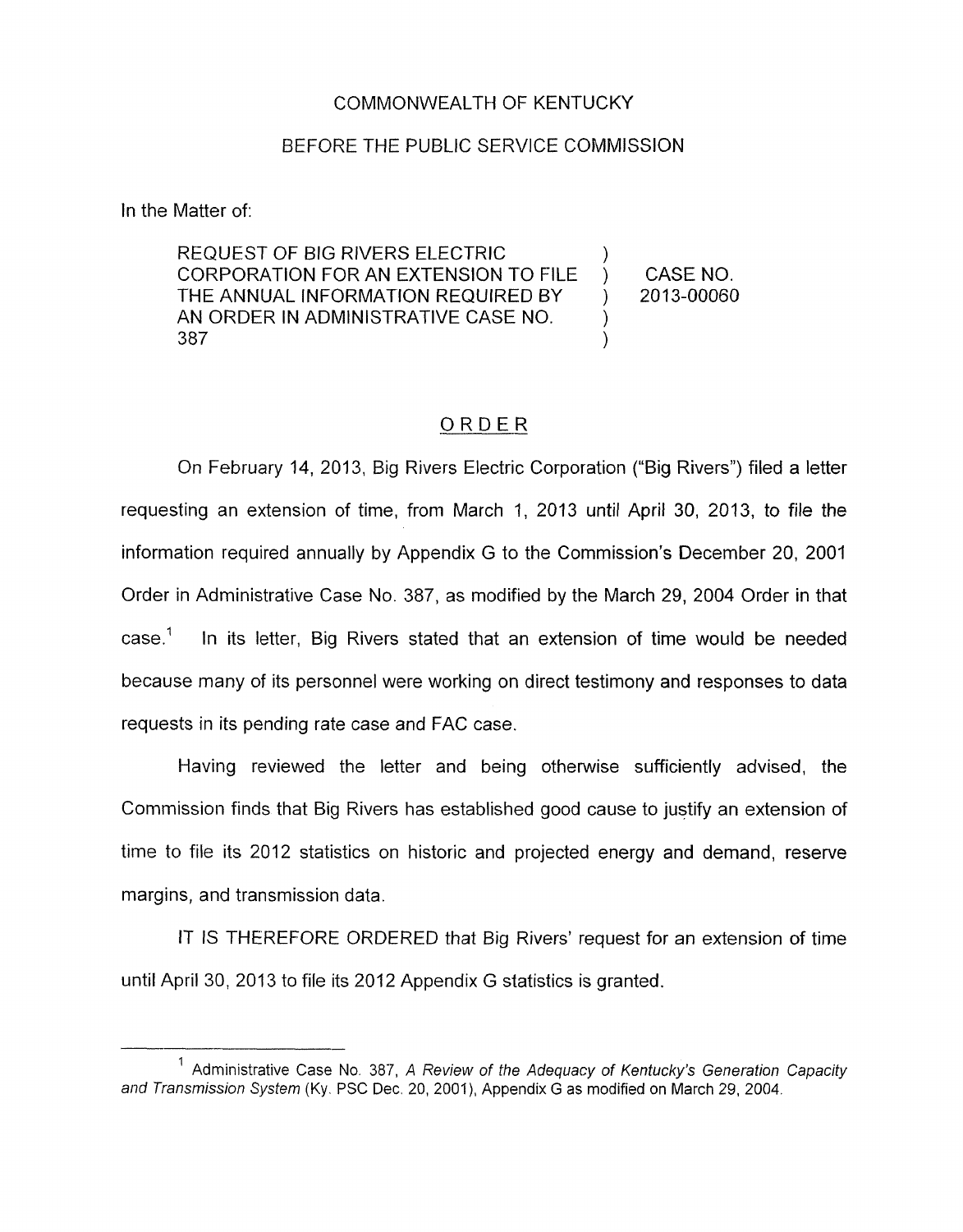By the Commission



**ATTEST** Ve Divector Execy

 $\ddot{\phantom{a}}$ 

Case No. 2013-00060